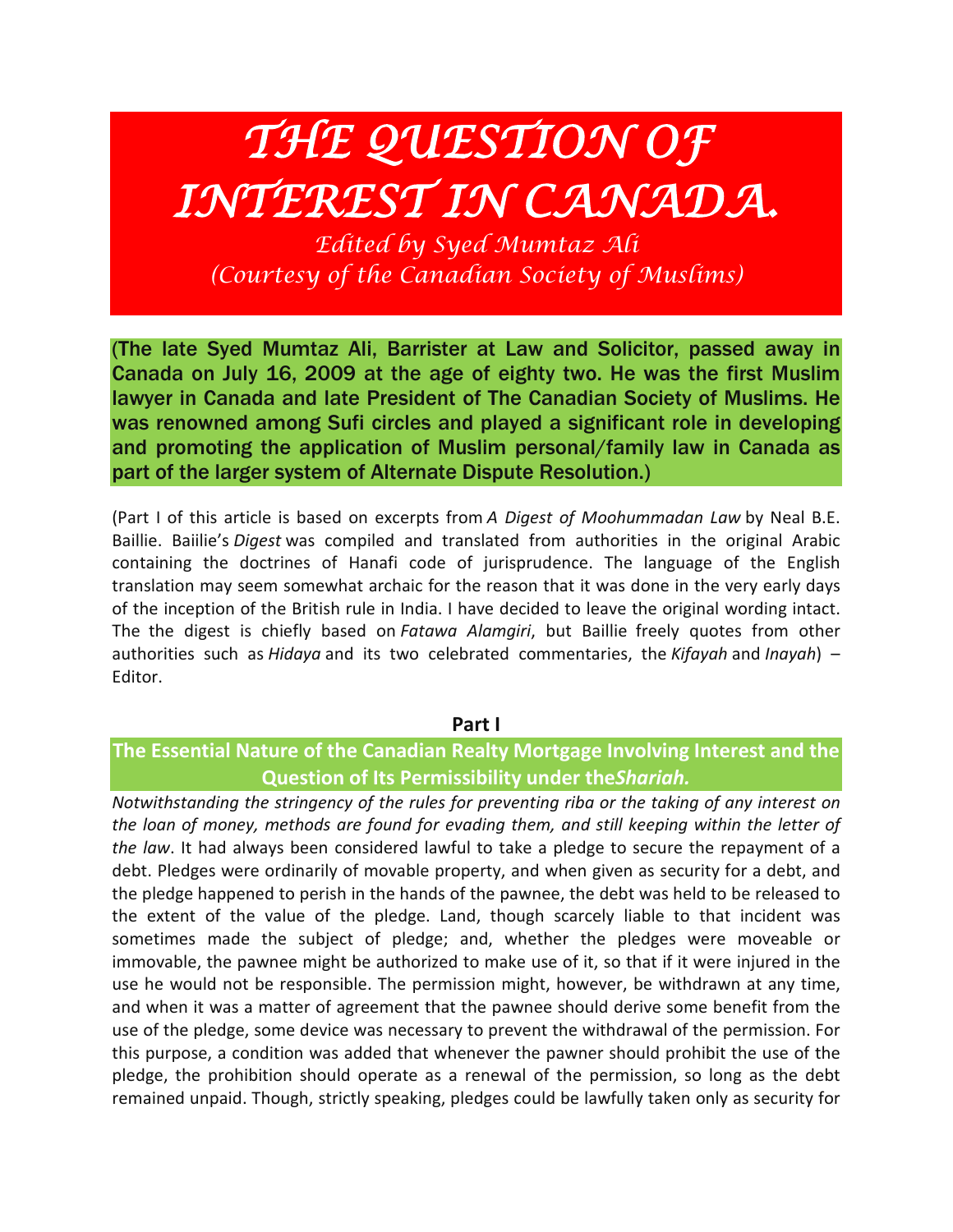a debt, it appears that they were sometimes given as security for a loan; and if permission was given to the lender to make use of the pledge, as in the case of land, to sow it and appropriate the produce, he would thus be enabled to derive some benefit from the loan, which, though held to be abominable (i.e., *mukrooh*), was still within the strict letter of the law. The moderate advantage to be derived in that way does not seem to have satisfied the money lenders, *and the expedient of a sale with a condition of redemption was adopted, which was called Bye-alwufa, and very nearly resembles an English mortgage.* Some account of it is given at the end of the third Chapter of this Supplement (i.e., p.807); and it will be seen that there were two leading opinions regarding it. One of these treats it as a 'pledge', and the other as a 'sale'. The authorities in the Text, which are those cited in the *Fatawa Alamgiri*, seem to lean to the former opinion, while the author of the*Hidayah* appears to treat it as an ordinary sale. It is important to observe that no allusion is made in the first mentioned authorities to any period of repayment in the condition for resale, while in one of the commentaries on the *Hidayah* express mention is made of a meal (mead) or time of payment, and the author adds: "The *wufa* is binding at its fixed period, as if when the period has passed without payment, the *wufa* would be no longer binding and the sale would become absolute." This inference I ventured to make in the Introduction to my work on Sale, and it is confirmed by the description of the*Bye-bil-wuffa*, as it is termed, in the Preamble to Regulation 1 of 1798 of the Bengal Code. Since then there has been a decision to the same effect by the Privy Council, which is reported in the thirteenth volume of Moore's Indian Appeals, p. 566

In the *Bye-al-wufa*, without a fixed term of payment, the *wufa* would be no more than an engagement to do what is implied in every pledge, and the seller would apparently be entitled to redeem at any time on repayment of the money borrowed, while the purchaser would, as in an ordinary *kurz*, have an equal right to demand his money whenever he pleased, and would apparently be liable for rent if he made any use of the land without the permission of the seller (1).

The sale which is in use among men in our times as a contrivance for *riba*, and to which they have given the name of *Bye-al-wufa*, (2) is in fact a pledge, and therefore, in terms of its legal effect, the thing sold is in the hands of the purchaser as (just like) a pledge in the hands of the pawnee; he is not its proprietor, nor is he free to make use of it without the permission of its owner; he is responsible if he eats or destroys the fruit of a tree so sold to him; and his debt , when the *wufa* is for a debt, is extinguished if the thing should perish in his hands; but he is not responsible for the loss of an increase if it should perish without his act; and the seller may reclaim the thing sold when he pays his debt.

According to us, there is no difference between this transaction and a pledge in any of its effects or consequences. (3) To this effect decisions have been given by the Siyyid Aboo Shoojaa of Samarkand, and the Kazi Ali As Soghdee in Bokhara, and many other learned men. And the form of the transaction is this: the seller says of the purchaser, "I have sold you this thing for the debt due to you by me, on condition that when I pay the debt, the thing is mine;" or thus: "I have sold you this for so much, on condition that when I give up to you the price, you will give up to me the thing." And what is valid is that the contract which passes between them, if it be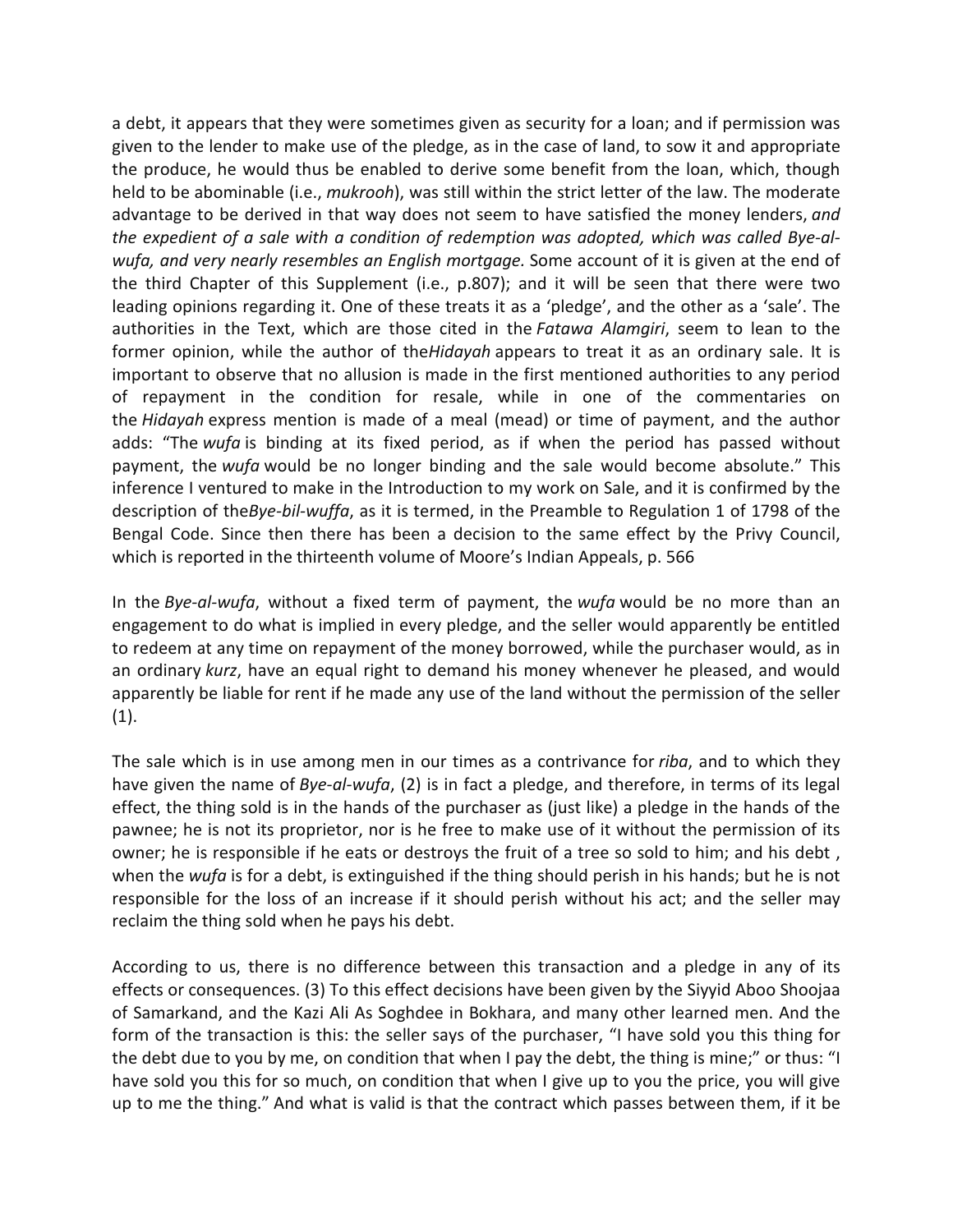in words of sale, is not a pledge. (4) It is then to be considered if the two parties have mentioned a condition of cancellation in the sale, and if so, the sale is invalid. And even if they should not have mentioned this in the sale, but have both, in expressing themselves**,** used the word sale with a condition of *wufa*, or have expressed themselves as in the case of a lawful sale, but with the meaning that the sale is not to be binding or obligatory, the result is the same. Where , again, sale is mentioned without any condition, and the stipulation is then mentioned after the manner of a mutual promise, (5) the sale is lawful, and the *wufa* binding as a promise.

A case is given in the *Nasfeeut* of a person who sold a mansion for a fixed price by *Bye-alwufa***,** and mutual possession having been taken; then let the mansion to the purchaser on the conditions of a valid *ijrauh*, or lease, under which possession was taken. In such circumstances, it being asked if the purchaser was liable for rent, the answer was in the negative (Renz, pp. 270-285). (6) A person sells an orchard to another by *Bye-al-wufa*, and mutual possession having been taken, the purchaser makes an absolute sale of it to a third party, to whom he gives delivery, and then withdraws. In such circumstances, the original seller may litigate the matter with the third party, and reclaim the orchard from him. And in like manner, if all the parties should die leaving heirs, the heirs of the original proprietor may require a release of the property from the hands of the heirs of the second purchaser, who may then have recourse to the heirs of the first purchaser for the price paid then reclaim the restoration of the property from the hands of the heirs of the second purchaser, who may then have recourse to the heirs of the first purchaser for the price paid to him to the extent of the assets in their hands, and the heirs of the first purchaser may then reclaim the restoration of the property, and retain it on account of the debt to their ancestor until that be paid. In the *Futawa of Abu'l Fuzl*, a case is mentioned of an orchard which was in the hands of a man and woman, and the latter having sold her share to the former on condition that he should restore it to her on repayment of the price, and the man having subsequently sold his own share, it was asked if the woman had a right of pre-emption; and the answer was, that if the sale a *Maamilut* (7) sale she had such a right, whether her share of the orchard were in her own hands or in the hands of the man. Thus in the *Moheet* and in the *Atabeeak* it is said that a *Bye-al-wufa* and a *Maamilute* sale are one. (8)

#### **Part II**

# **Application of Imam Abu Hanifah's Ruling To India (and Canada)**

Before we expand our discussion under this context, it seems advisable to take into consideration the following basic points:

In books on *Fiqh* (Muslim Jurisprudence) the Traditions (*Ahadith*), scholars and jurists generally speak of two varieties of *Riba* (interest). Imam Razi also deals with interest under two divisions:

- 1) *Riba Nasi'a*, that is on credit; also known as *Riba-al-jihiliyya*, and
- 2) *Riba Fadl,* that is on cash, also known as *Riba-al-Naqd or Riba-al-Bai'.*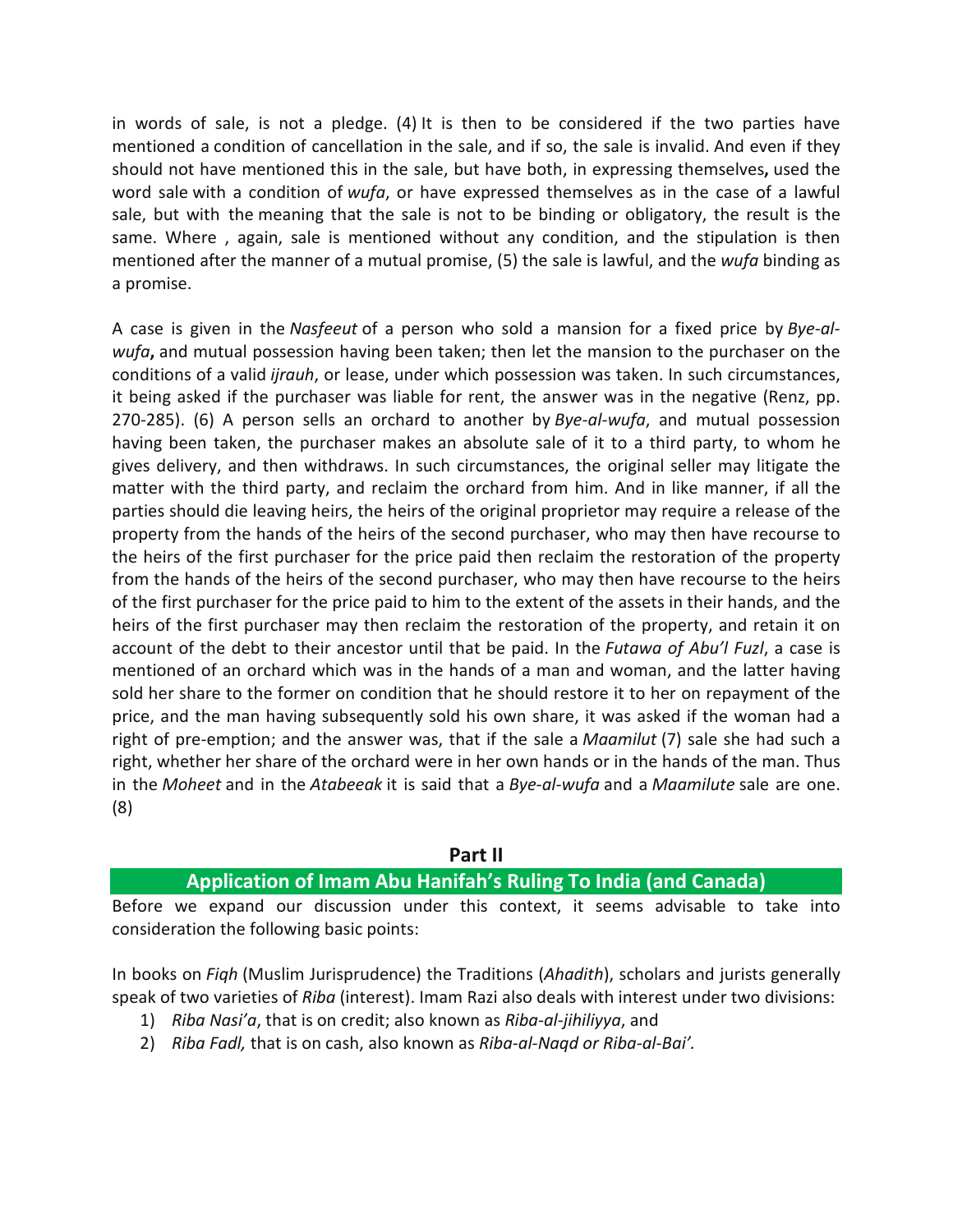*Riba Nasi'a* is the same as was prevalent in the pagan days, that is to say, a creditor advanced a certain loan on which he exacted his interest every month; the principal remaining intact. On or after the expiry of the time fixed for repayment, he would demand his dues from the debtor. If the latter was unable to pay, a certain addition was made to the principal as a 'consideration' for the 'easing time' allowed for repayment.

As to the *Riba* cash or *Riba Fadl*, it consisted of an exchange of like kinds of commodities or of those kinds which resemble each other. In the Prophetic Traditions, however, only *Riba* of this kind is discussed. According to the legal injunctions emanating from such traditions, it is prohibited to exchange (1) gold, (2) silver, (3) wheat, (4) barley, (5) dates, or (6) salt with less or more quantities of the same kind. But this prohibition does not apply where the two commodities of exchange vary in kind. In such cases it is permissible to sell a smaller quantity of one commodity in exchange for a larger or even equal quantity of another commodity, provided always that (i) the sale is not on credit, and (ii) delivery of the commodities is affected on the spot. The point, however, is as to whether the above mentioned principle applies only to the six commodities which are specially mentioned, or whether it applies to all commodities. There is a difference of opinion among the legal scholars on this point. Jurists who do believe in 'analogy' (*Qiyas* – i.e., reasoning and deduction by analogy), extend the operation of the *riba* regulations to other commodities, for instance, to all cereal corns. Those who do not believe in 'analogy' and attach importance to the 'letters' of the law, consider *Riba* regulations to apply only to these six commodities and not to others over and above these six.

It was in regard to interpretations of this nature that scholars were confronted with the difficult task of resolving such questions. In this context, it may be mentioned in passing that even the second Khalifa Umar (*r.a*.) is reported to have made remarks to the effect that the Holy Prophet passed away so soon after the *Riba* injunctions were proclaimed that the Companions of the Prophet did not get the opportunity to have certain issues relating to *Riba* clarified by referring to the holy Prophet (pbuh) for directions in the matter. It is to be noted that there are only eight verses of the Qur'an which deal with *Riba* or interest and they were revealed around the time of the conquest of Mecca, and the first pronouncement of the *Riba* prohibition was made in the sermon of the Prophet (pbuh) delivered on the occasion of his last Hajj. There are only forty Traditions dealing with matters related to interest.

In the light of this background information, we can see why the great legal minds of Islamic jurisprudence had always been and still continue to interpret the various detailed aspects of the basic principle of the law of *Riba* in order to suitably adapt the application of those same principles to the changing circumstances and evolving needs of human activities involving trade, commerce, industry and financial and monetary transactions. It seems some new development or other or yet another innovative mechanism or financial instruments of commercial transaction seem to be coming up all the time for public use, and for this reason the need for new legal rulings relating to the newly invented commercial modes become more and more urgent and crucial. Such a need was acutely felt by Maulana Ilyas Burni (*r.a*.) in the early days of economic developments and social reforms in India. Chairing the *Muslim Educational Conference* held in Aligarh, India, in 1937, he gave a keynote Presidential address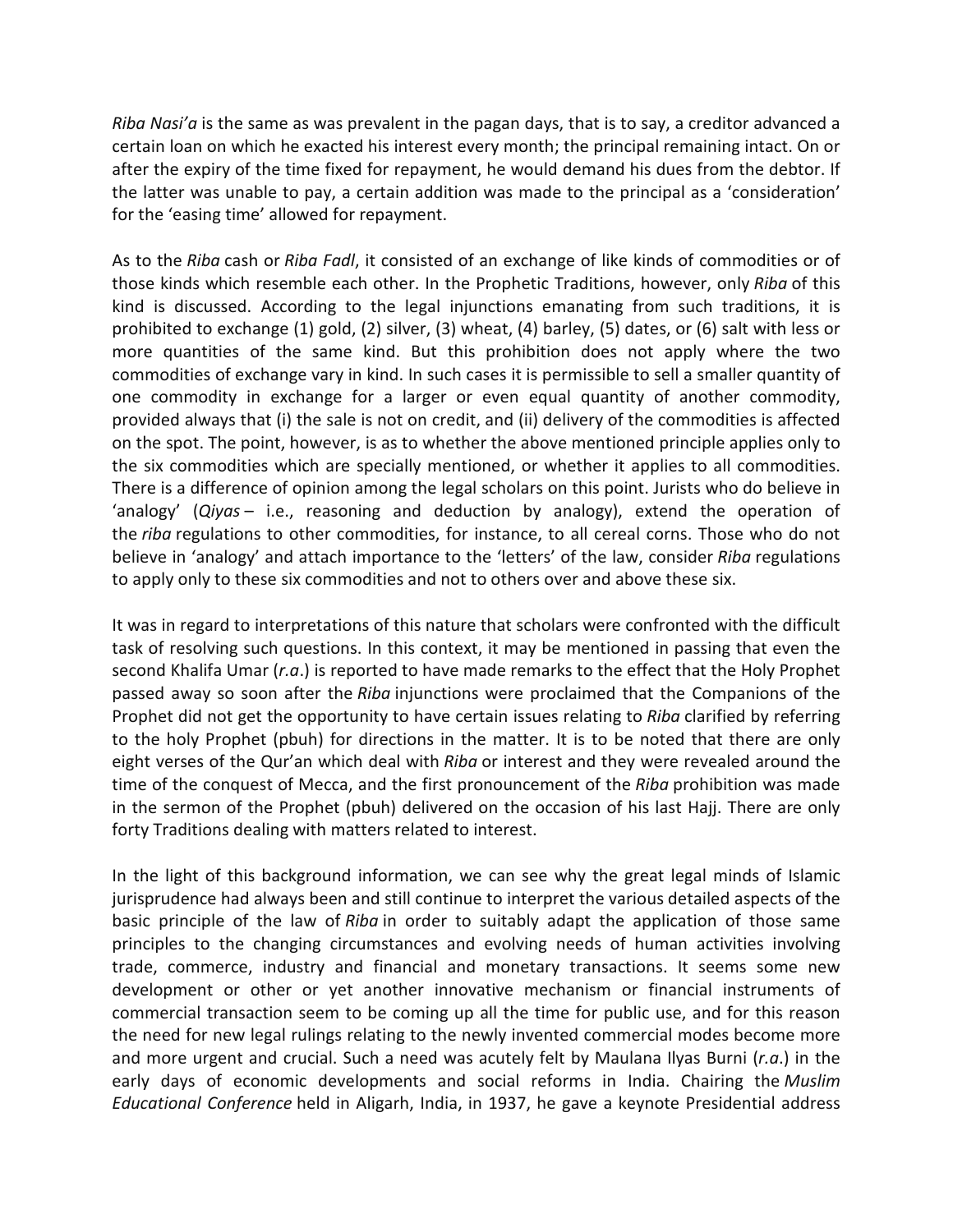on the need for reforming the Muslim Society of India. Dealing with the matter of Interest in the course of his speech, he stressed the point that in modern times (even then) financial and/or monetary transactions had become an indispensable part of the commercial life, so much so that no business, be it trade, commerce, industry, agriculture, or any other economic activity, was possible without the involvement of money transactions in some form or another. An excerpt of his speech appears in the book *Qawle Tayyah*, edited by Muhammad Abdul Aleem.

"There are two ways of dealing in money he says: 1) (investment by way of) partnership and 2) loan funding or credit financing. Partnership may generate profit for their partners, which would depend on the size of the total profit of the partnership. The amount of partner's profit will, of course, fluctuate with the fortunes of the partnership, but in the case of interest, however, the lender must be paid interest at a pre-determined, fixed rate, regardless of whether the business to whom the money is lent makes a profit or suffers a loss. Profit in any shape or form is permissible and *Riba* is not. In the case of commercial interest (of the modern variety), however, there are different views and differences of opinion among the jurists. On the one hand, a large section of scholars holds it forbidden while, on the other hand, a smaller section would prefer to hold it legally permissible on the ground that, in their opinion, (the modern variety of) commercial interest does not fall squarely within the legal definition of '*Riba*'. Scholars of this smaller group further argue that even if it does fall within the defined parameters of *Riba*, such commercial interest (because of its very special and different nature or quality) ought to be held permissible under the Muslim law. Interestingly enough, (there is another amusing twist to the prevailing practice among the Muslim public, in that) all seem to accept the legal prohibition of both paying and receiving *Riba*, but (due to some strange prevailing social customary thinking), paying interest is not regarded as severely reprehensible as taking or receiving interest. As a matter of fact, in practice, people do not seem to care much about imposing any serious kind of social taboo whatsoever on paying interest. Consequently, the Muslim public does not seem to have any qualms in borrowing money and paying interest on it, but here lies the irony of the situation in that those who lend money on interest are ridiculed by the same people, namely, those who borrow it. As a result (of this mind-set), we see large amounts of money that accrue as bank interest on savings deposited with the banks remain unclaimed. Such abandoned amounts of money are then given away by banks to such institutions who use it for the propagation of unIslamic purposes. As to the likely reasoning that since the people who borrow money do so under difficult circumstances which force them to attend to their crucial needs and necessities in this manner, whereas those who lend do not face such a stressful situation and consequently, so goes the argument that in a relative manner, lenders' decisions to lend is a voluntary decision, whereas the poor borrower's decision is a decision made under coercive economic demands. (This argument would also hold that, for this reason different public attitudes in respect to borrowing and lending are, therefore, justifiable. In this context, it must be borne in mind that the Islamic law permits borrowing money on interest in cases of absolute *necessity (zaroorat)* and extreme *need (ihtiaj)*. Two answers to this argument are also likely: 1) Firstly, that not all borrowing is done under dire conditions and difficult circumstances. 2) Secondly, that as an alternative to an interest bearing loan, one could arrange an interest free loan. In order to comply with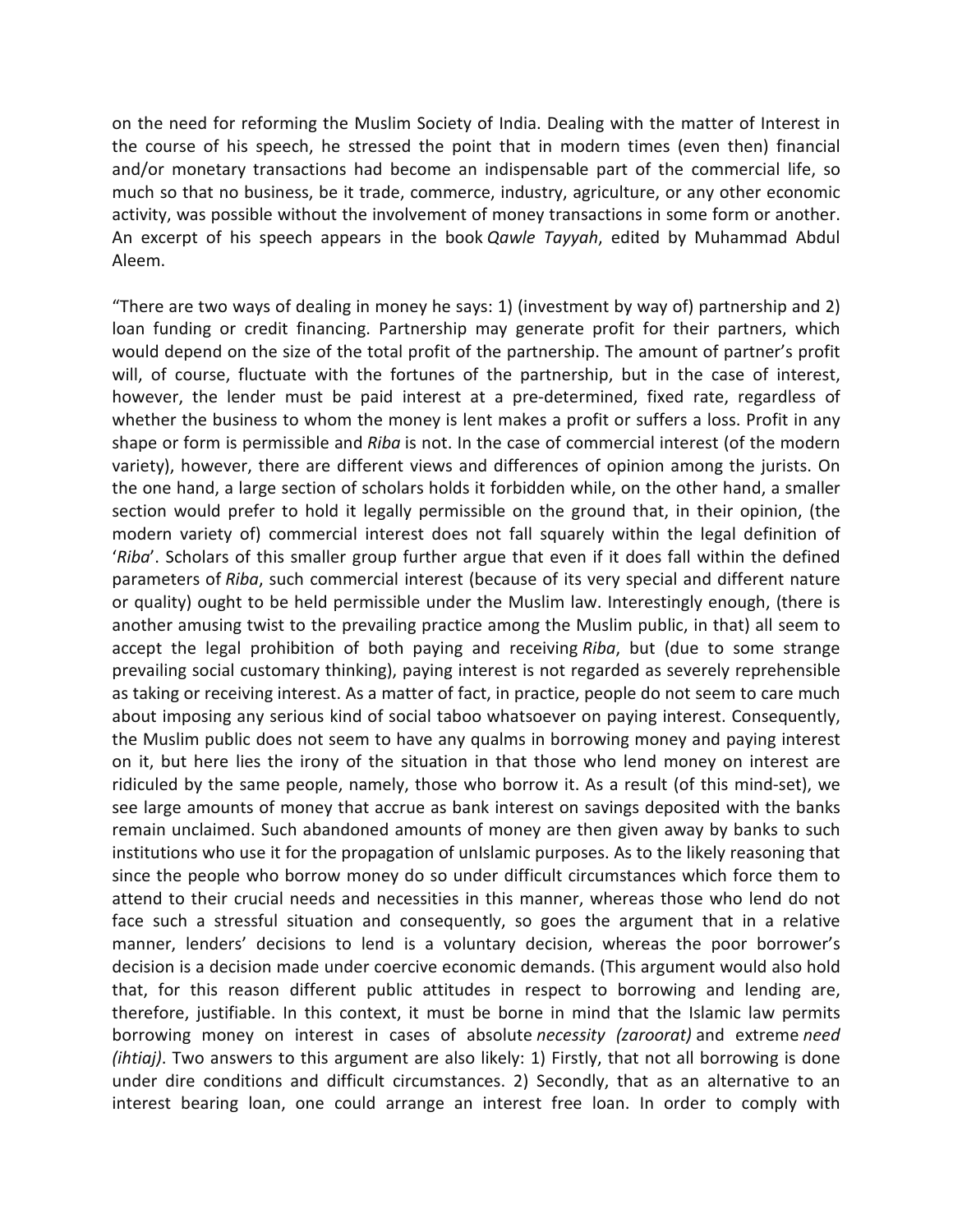the *Shariah* all a potential borrower has to do is not set up any predetermined rate or terms for paying interest to the lender. (But this need not necessarily become a bar or a deterrent for the borrower to show his gratefulness in other legitimate ways such as, for instance), the borrower could legally pay an extra amount (which is not fixed or predetermined at the time the loan was negotiated) in addition to the amount of principal owed to the lender at the time of repayment of the loan – voluntarily, of his own accord and at his own initiative. Ways and means of making such interest free loans could be found and this could make the availability of interest free loans easier (without penalizing the lender for his kind-heartedness, religious piety and social conscientiousness).

Two authorities may be cited in support of the above proposition.)

(1) It is stated in *Tabqat Ibn Sa'd*, that on one occasion a prominent Companion of the holy Prophet (pbuh), Abdullah Ibn Umar, borrowed two thousand Dirhams from someone. At the time of repayment of the two thousand Dirham principal, Abdullah Ibn Umar paid the lender an extra two hundred Dirhams. Seeing the hesitation of the lender in accepting the extra two hundred, Abdullah Ibn Umar nicely explained the legal permissibility of offering and accepting the amount over and above the owed principal by persuading the lender to accept, simply by politely and nicely insisting vocally, "This is for you."

(2) (*Fatawa-e Alamgiri* also deals with this matter on page 524 (vol 4) where it is stated that Imam Muhammad, the well known jurist, clearly declares his position on this point by stating clearly in his famous and authoritative work *kitab-al-Sarf*, that there is no danger in a borrower sending a gift to the lender.)

"Even from a purely academic point of view, scholars of (modern) economics have also expressed differing opinions. Some economists consider it to be useful, while the others hold it to be harmful. Both of them, however, hold that profit is preferable to interest. Now that interest has become such a necessary and unavoidable component of all kinds of commercial transactions and business activity, it seems extremely difficult to get rid of it and do without it.

"Modern modes of commerce and business were not known in earlier or ancient times, although it is an old established rule (and without a doubt, it remains intact even today) that *Riba* in any shape or form is forbidden. With this in mind, some people with sympathetic attitude and with considerations of a general economic welfare of the Muslim community at large, are trying to find ways and means of bringing the use of the prevailing form of (modern commercial) interest within the limits and bounds of legal permissibility. Otherwise, failing this, on the one hand, it will be bad (harmful) for the Muslims to boycott modern commercial banks and, on the other hand, it will be even worse to knowingly and deliberately flout the *Shariah* injunctions forbidding interest. (As things stand at the present,) what seems to be the most disastrous of all disasters is the tragic lot of those who cannot seem to find a way to escape the ruinous (treadmill of paying) interest (through their collective proverbial nose).

"(The author reiterates that although *Riba* is undoubtedly explicitly forbidden, the question of whether the prohibition of *Riba* applies to commercial bank loan transactions, seems to be still lingering on in a limbo.) A ppealing to religious scholars, (he also brings it to the attention of all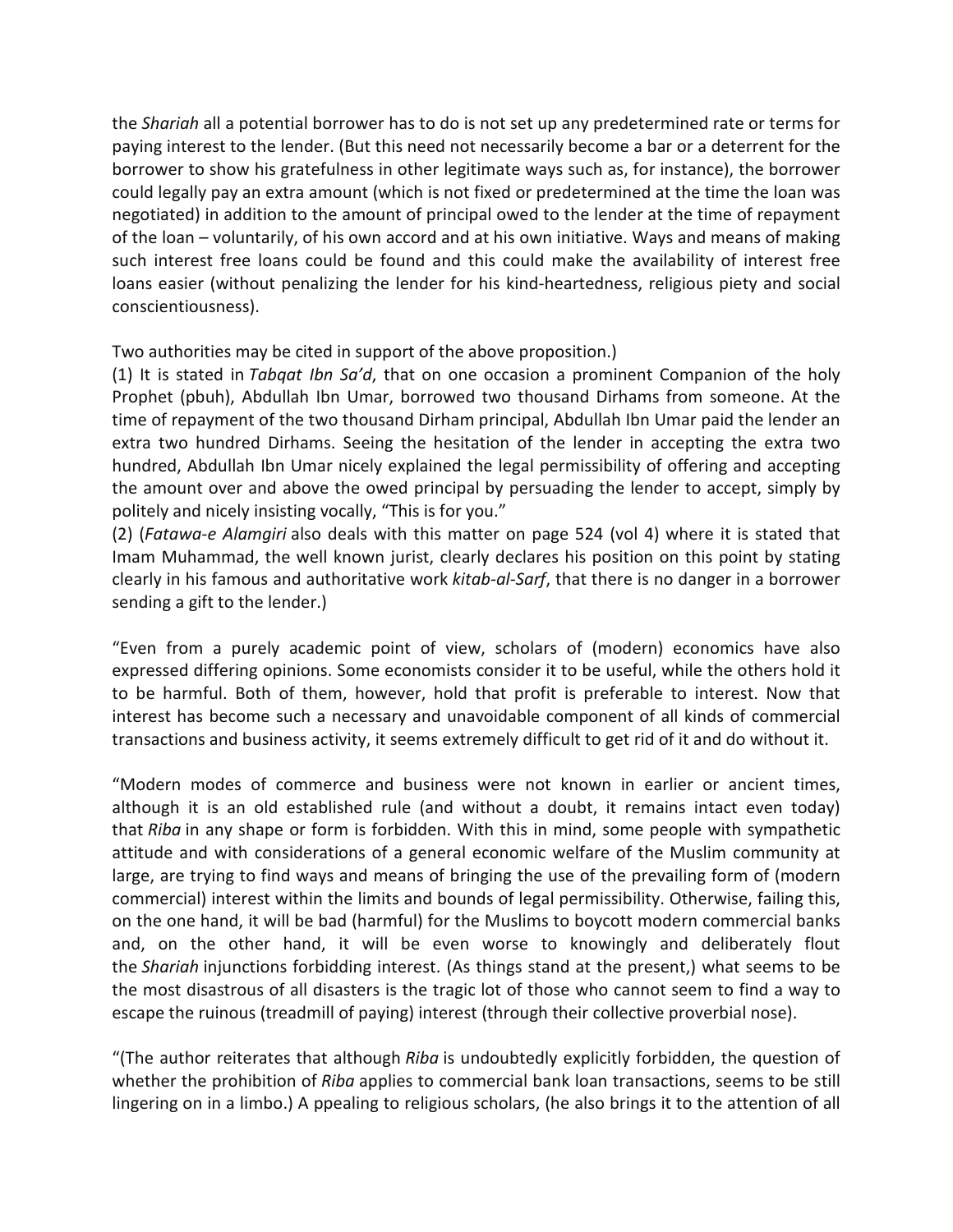concerned) that it would be advisable to have this matter settled urgently and decidedly by a legal ruling which can be issued only by the consensus of religious scholars."

The editor of *Qawle Tayyab*, from which the above passages from the 1937 speech of Maulana Burni are reproduced, brings the subject up to date by indicating that the question of commercial interest in the context of its application to India, a non-Muslim country, has since been settled by religious scholars of our time. He then proceeds to reproduce excerpts (as a lengthy footnote) from a discussion and the legal ruling of Maulana Manazer Ahsan Gilani (*r.a*.), an eminent scholar, a graduate of Darul Uloom Devbund, India and a former professor, Head of the Dept. of Theology in the Osmania University of Hyderabad Deccan. Reproduced here below is that excerpt which was originally taken from *'Islami Ma'ashiat'*, an authoritative work by Maulana Gilani ( .).

# **Economic Relations of Muslims with non-Muslim Residents of non-Muslim Countries.**

## **(a) Legal Ruling on Transactions Involving Interest, Gambling, etc.**

In the case of a transaction which takes place in a non-Muslim country where both parties, a Muslim and a non-Muslim, happen to be living and, as a result, money or property changes hands from the non-Muslim into the hands (i.e., possession) of the Muslim party under such circumstances that the transaction is regarded lawful under the laws of the non-Muslim country but unlawful under the Islamic law, the question arises: *Can or does the Muslim party acquire rights of ownership in such money or property?*

The answer is yes, he can and he does.

(The line of reasoning goes like this): In the eyes of the Muslim law, a Muslim who acquires *possession* of lawful property instantly acquires *ownership* too (i.e., by acquiring mere possession of it). As the subject of this transaction, money or property, is neutral (*mubah*) and permissible (*ja'iz*), possession of such property is also lawful. Since (as a matter of legal principal) mere possession is sufficient for acquiring (proprietary) ownership rights, the Muslim party, having become the lawful *possessor* of such property, also becomes its lawful *owner* under these circumstances.

(In short, Imam Abu Hanifah regards money transactions involving interest between a *Harbi* (a non-Muslim living in a non-Muslim country) and a Muslim, as permissible under the Muslim law.) The Hanafi maxim, "There is no interest between a *Harbi* and a Muslim," which has found its way (and a rightful place) in the general books on *Fiqh*, is based on (and reflects) this well known point of view (or legal ruling) of Imam Abu Hanifah. In other words, this is just one (provision or a) section of the Muslim International Law. Being unaware of (or unacquainted with) the real (meaning, intention and) purport of this legal provision, members of the general public become extremely perplexed (because of the extraordinary nature of its impact on the application and enforcement of the general prohibition of *Riba*). For, on the surface, it seems only reasonable to them that the law should be made applicable to everyone and everywhere.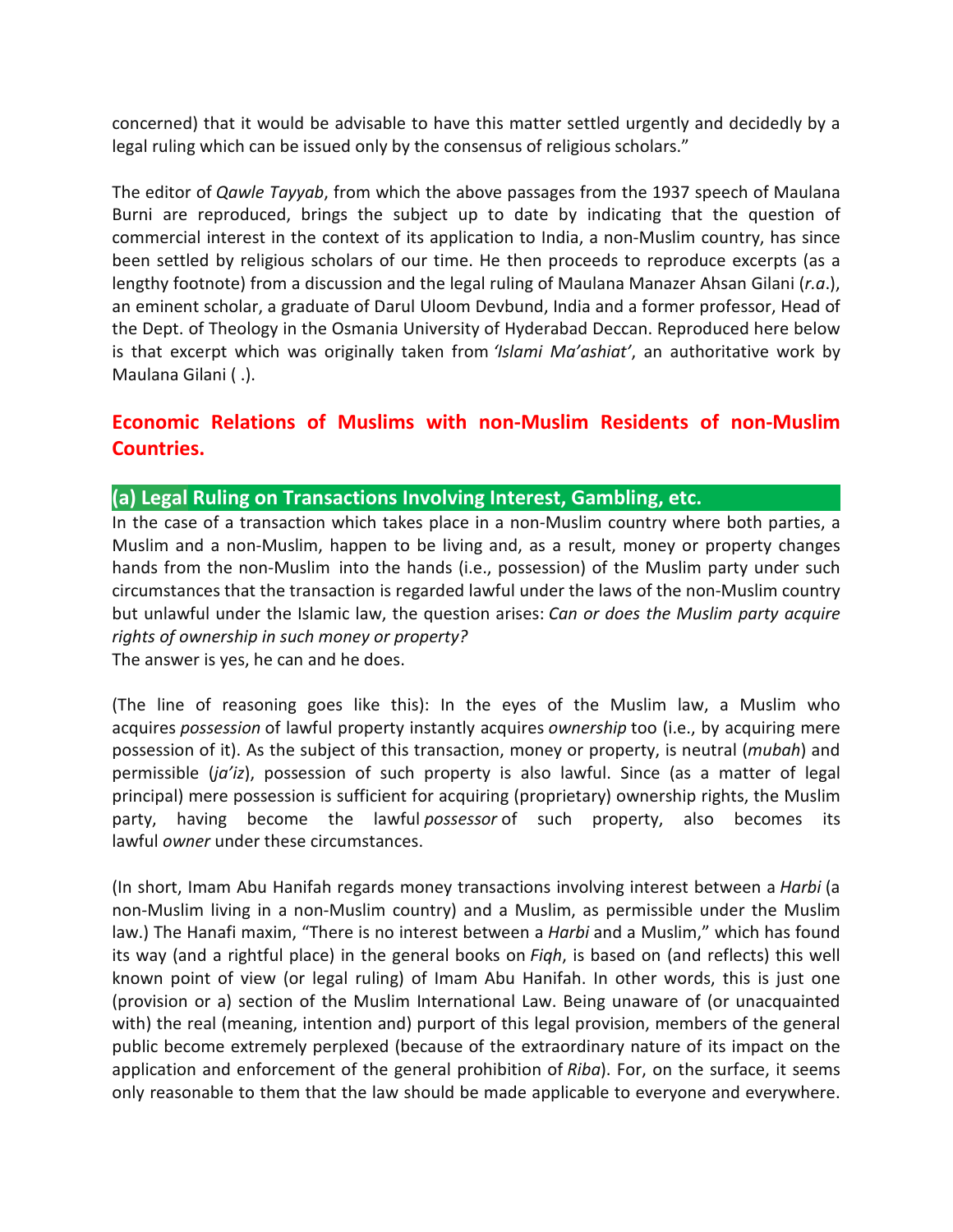(With such approach and attitude of mind,) making *Riba*/interest permissible, in this way, for Muslims residing in non-Muslims countries does not make sense to the general public. But the truth (and the fact) of the matter is that such a transaction with a *Harbi* is not really a transaction of interest at all, to start with.

Here is the translation from an Urdu book entitled *Hayat Maulana Gilani, r.a.* by Mohammad Zafir-al-din Maftahi and published by Maulana Yousuf Academy, Benares, India (pg. 323) 1989:

*We accept and act upon many legal rulings (ijtihadat) of Imam Azam and Abu Hanifa, r.a. In this matter (of interest in non Muslim countries), I have emphatically adopted Abu Hanifa's ruling because I felt that there is no harm in doing this.*

*He also stated that it is common knowledge that, in India, non-Muslims collect interest from Muslims. Consequently a large portion of the wealth of Muslim people has been, and still is, being transferred into the coffers of the non-Muslim population. This kind of one-way traffic has economically crippled the Muslim community*.

*(He continues by saying that) in view of this situation, if we (Muslims) make it lawful for Muslims to receive interest from non-Muslims on the authority of an Abu Hanifah's ruling, then how can it be considered a major crime? Economic balance can be established and maintained only in this manner.*

*(To elaborate this point, Maulana discusses the difficult issue of slavery in this context. He states that) it was completely against the nature and the sense of decency of the holy Prophet to see fellow humans taken as slaves. However, since slavery had been so deeply entrenched in the Arab way of life before the advent of Islam, the holy Prophet allowed it to continue. Rather than risk complete social upheaval in the prevailing system, he insisted that slaves be given a code of legal rights that gave them the best treatment heretofore unheard of.*

*Consequently by using this precedent, (Maulana puts forth the argument that) if we follow Abu Hanifah's ruling (that says it is legally permissible for Muslims to receive interest from non-Muslims who live in India), then Maulana says that there is nothing wrong with that. So, how can this be considered to be an unlawful act? To balance the financial advantage accruing to non-Muslims in such situations, we maintain that Muslims living in India should also be allowed to charge and collect interest from non-Muslims. We have the ruling of Imam Azam as our legal authority to support our position in this respect*.

-(Intricacies of International Law and International Relations, the practical difficulties of enforcing Muslim laws in non-Muslim countries and the realities of life as they relate to sovereignty of foreign states (governments) are matters of extremely delicate nature. (One could argue, quite justifiably, that where significance of such matters seem to escape the proper and deserving attention of even the experts e.g., jurists, legislators scholars, who are supposed to have a legal bent of mind, wisdom of the world, and an incisive sight to grapple with such issues, is it realistic to expect that an ordinary man on the street, that proverbial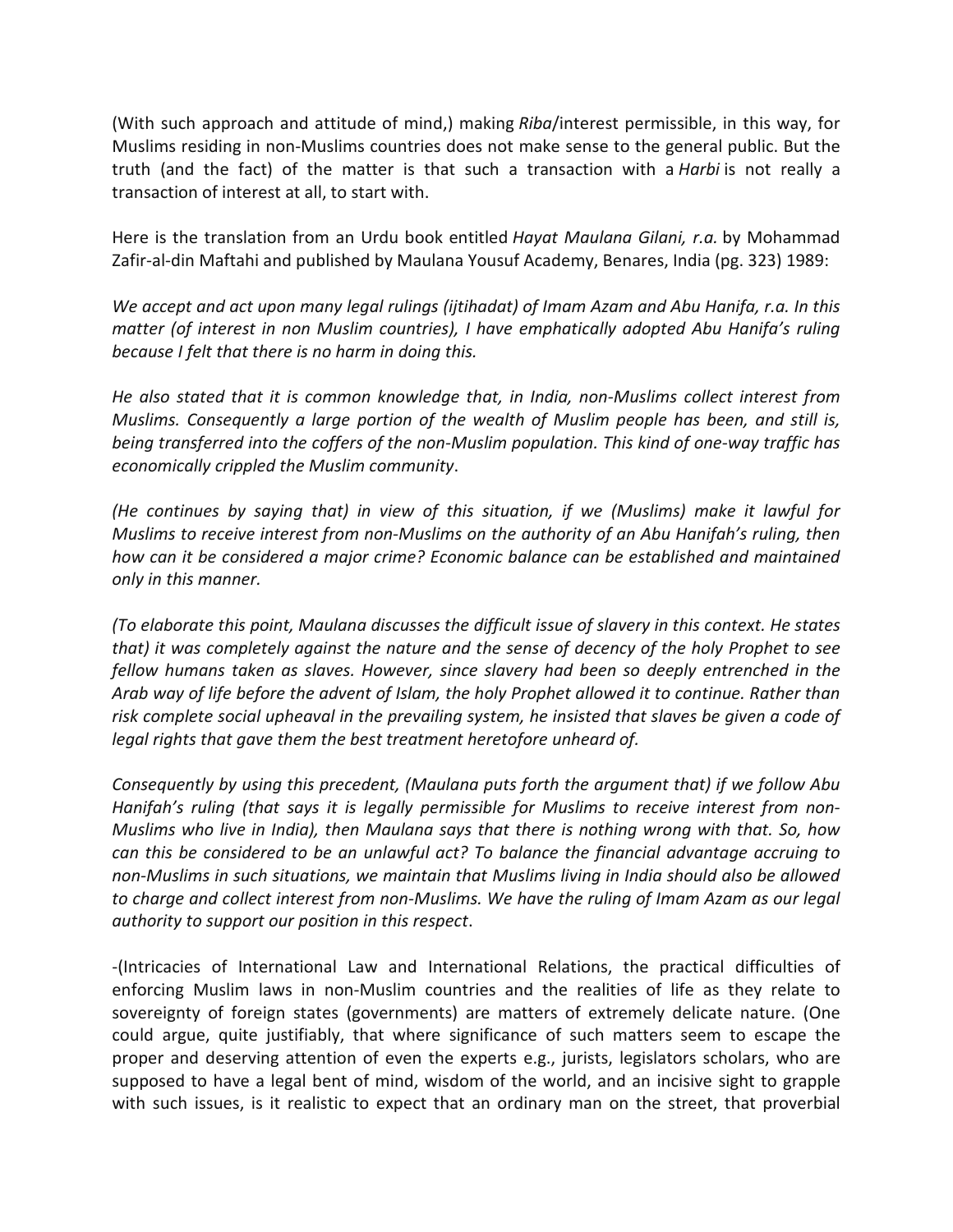'reasonable man of common sense' (that cherished creature of legal mythology) would be able to understand such complex issues?) – *Editor*

# **(b) Legal Ruling on the Question of Interest in India (and Canada)**

On the basis of the above, certain Hanafi scholars have issued legal opinions holding it quite lawful for Muslims to enter into transactions involving interest with non-Muslims living in India, a country which is governed by non-Muslims. The most prominent among such religious scholars is Hazrat Shah Abdul Aziz Muhaddith Dehlavi. His favourable ruling is recorded in more than one place in his famous collection of rulings known as *Fatawa-e Aziziah*. Also worthy of special note is the fact that this ruling was issued by him at a time when the so-called 'emperors' of the Moghul dynasty were still the official occupants of the Red Fort palace. They were the rulers only in names, but despite their official status, and despite the fact that their real and effective control, power and authority of governing had come to an end for all practical intents and purposes, Shah Sahib had no hesitation in issuing that ruling and proclaiming it openly for all the Muslims of India.

Now, some people, lacking the needed aptitude to appreciate and understand finer points of law, might easily be lured into a (*quasi* logical) notion that the permissibility of acquiring property through interest bearing transactions between a *Harbi* and a Muslim, also, would automatically apply to property acquired under such other transactions as theft, fraud, robbery, etc. committed in a non-Muslim country. The argument advanced in such a case would be that as property coming into the hands of a Muslim through an interest bearing transaction with a non-Muslim is regarded neutral and permissible. Property acquired by theft, fraud, or robbery should also be accorded the same treatment. The answer to this apparent dilemma (of the simpleton mind) can be given simply by stating that the special treatment of money acquired though interest bearing transactions of that special kind are made permissible, only because such transactions are lawful and permissible under the laws of the non-Muslim country, whereas theft, fraud and robbery are unlawful and punishable transactions even under the laws of the non-Muslim country (be it India or Canada). As a matter of fact, the Hanafi ruling under discussion does contain a *proviso* stating in effect that "such a transaction should *not be in violation* of a treaty or agreement between a Muslim and the non-Muslim government." The treaty or agreement mentioned here refers to an agreement or covenant entered into between a Muslim resident of the non-Muslim country to obey the local laws of the non-Muslim country, (be it by way of the terms of residency permit, citizenship, immigration or visiting or travelling visa.). Now, breach of an agreement, an undertaking or a promise is an offence under the Muslim law. Acquiring money through theft, fraud or robbery, for instance, would therefore, being in violation of such a special agreement to obey the law of the non-Muslim country, be unlawful both under the Muslim law as well as under the laws of the non-Muslim country. In other words, the former, namely, the interest bearing transactions, are *lawful* but the latter, namely, theft, fraud, or robbery, are *unlawful* in the non-Muslim country. Because of this difference, each of these two kinds of transaction therefore receive a different treatment. (To sum up) when without any violation of an agreement with the non-Muslim country, a Muslim acquires possession of property/money belonging to a non-Muslim resident of a non-Muslim country, under the Muslim law such a Muslim becomes lawful owner of it – immediately upon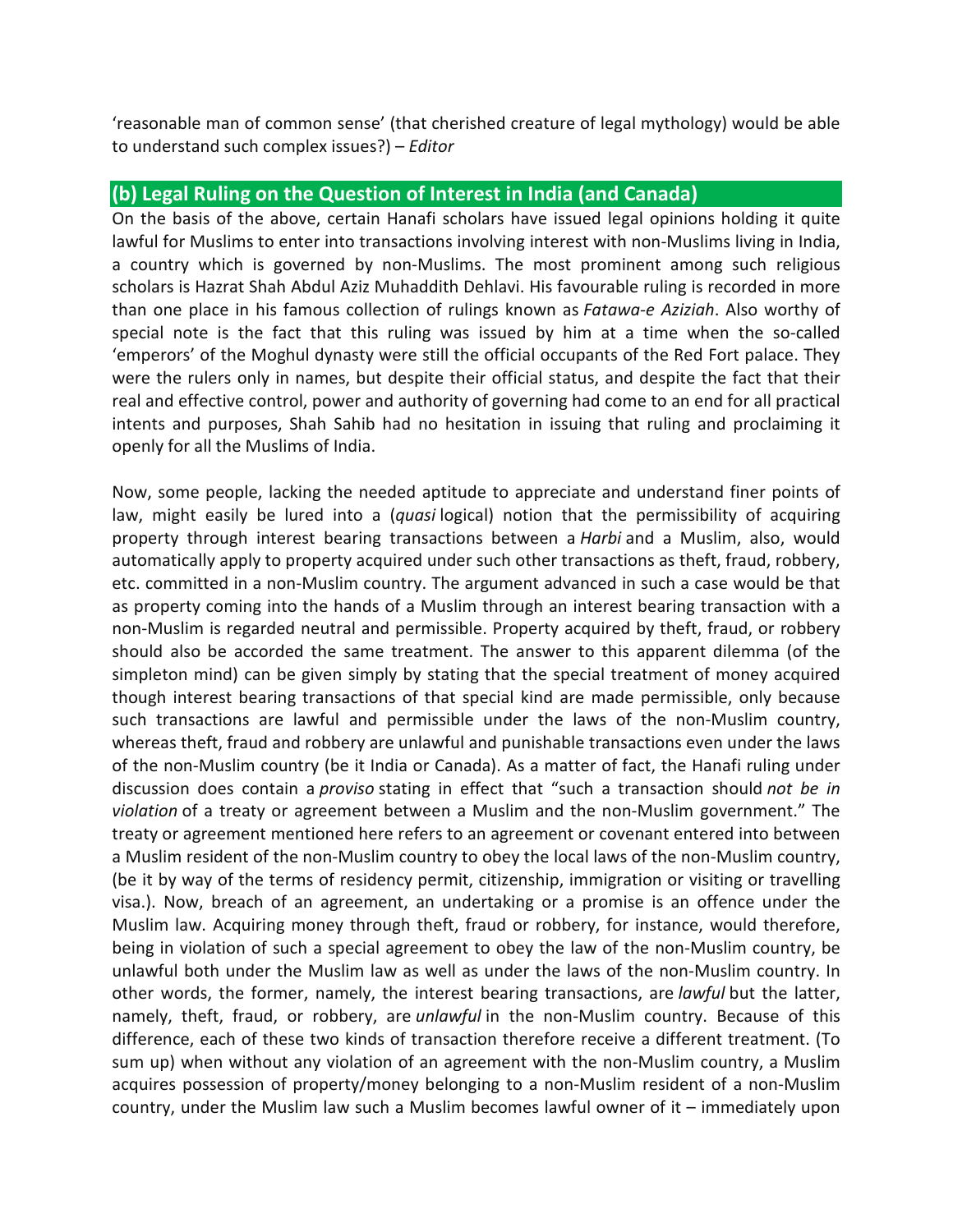taking possession of that property which is 'neutral', 'innocent' or 'defect-free' property. It is difficult for anyone to come up with any viable or cogent argument under the Muslim law to prove unlawfulness of such property for the reason that this legal doctrine of Abu Hanifah has become so well established that it is practically irrefutable. For this reason, I demand (by way of a challenge) of all those who wish to refuse to accept Abu Hanifah's legal position in this respect, to provide, if they can, any sustainable legal argument, be it from the Holy Qur'an or the Prophetic Traditions, or the legal consensus of scholars (*ijma'*) or legal analogical deduction (*Qiyas*), to support their own contrary proposition that the property of a *Harbi* is not "neutral". Secondly, the main point is brought home to us all (nicely and it is beautifully reflected in the short and concise) Qur'anic phrase: *"Do not be unjust to others nor suffer injustice from others."*

### **(A Prophetic tradition reported by Abdullah Ibn Abbas also lays down the general principal: "Loss should neither be inflicted nor suffered" –** *Ibn Majah***.**

(I might also mention in passing that even more recently (Sept. 1993) a legal ruling was pronounced in the book *Halal wa Haram* by Khalid Saifullah Rahmani of India, published by Darul Isha'at, Sabil-al-Salam, Belaur Barracks, Hyderabad, where, in discussing this question, he refers to the fact that: "According to Abu Hanifah, acquisition of property in *Darul Harb* (a non-Muslim country) through such contracts (i.e., which are unlawful under the *Shariah*, but lawful under the laws of the non-Muslim country) is legally permissible.") – *Editor*

#### **Notes**

1. From *Fut Al*., chapter xx, vol iii, p. 268, of abominable sale. As there are different opinions with regard to the legality of the *Bys-al-wufa*, I think it proper to give all that occurs on the subject in the *Futawa Alumgeeree*. This sale is the common form of mortgage in use in India where it is usually styled *Bye-bilwufa*.

2. *Wufa* means the performance of a promise, and the *Bye-al-wufa* is a sale with a promise to be performed. The nature of the promise is explained a little further on.

3. This is the opinion of one section of the learned, who think that the transaction is to be regarded in all respects as a pledge according to the intention of the parties, who, though they say sale, mean pledge (*Kifayah*, vol iii., p. 820).

4. This is the opinion of another section of the learned, who consider that the transaction should be treated as a sale in some respects; that is, to the extent of conferring on the purchaser the right of using the property, but not that of selling or giving it away (*Hidayah* as explained by the *Inayah*, vol. iv. P. 152).

5. Arab *Muwaidut*. In an authority cited in the *Kifayah* (vol. iii, p. 820) in nearly the same terms, instead of this word, the word *Imeead* is used, which is an inflection from the same root, and is commonly employed in India to signify the time or fixed period for the performance of a Promise. And after the words 'the sale is lawful,' the passage proceeds thus: 'and the *wufa* is binding at its fixed period, for periods in engagements are binding; and this period is so, from regard to the necessities of men.'